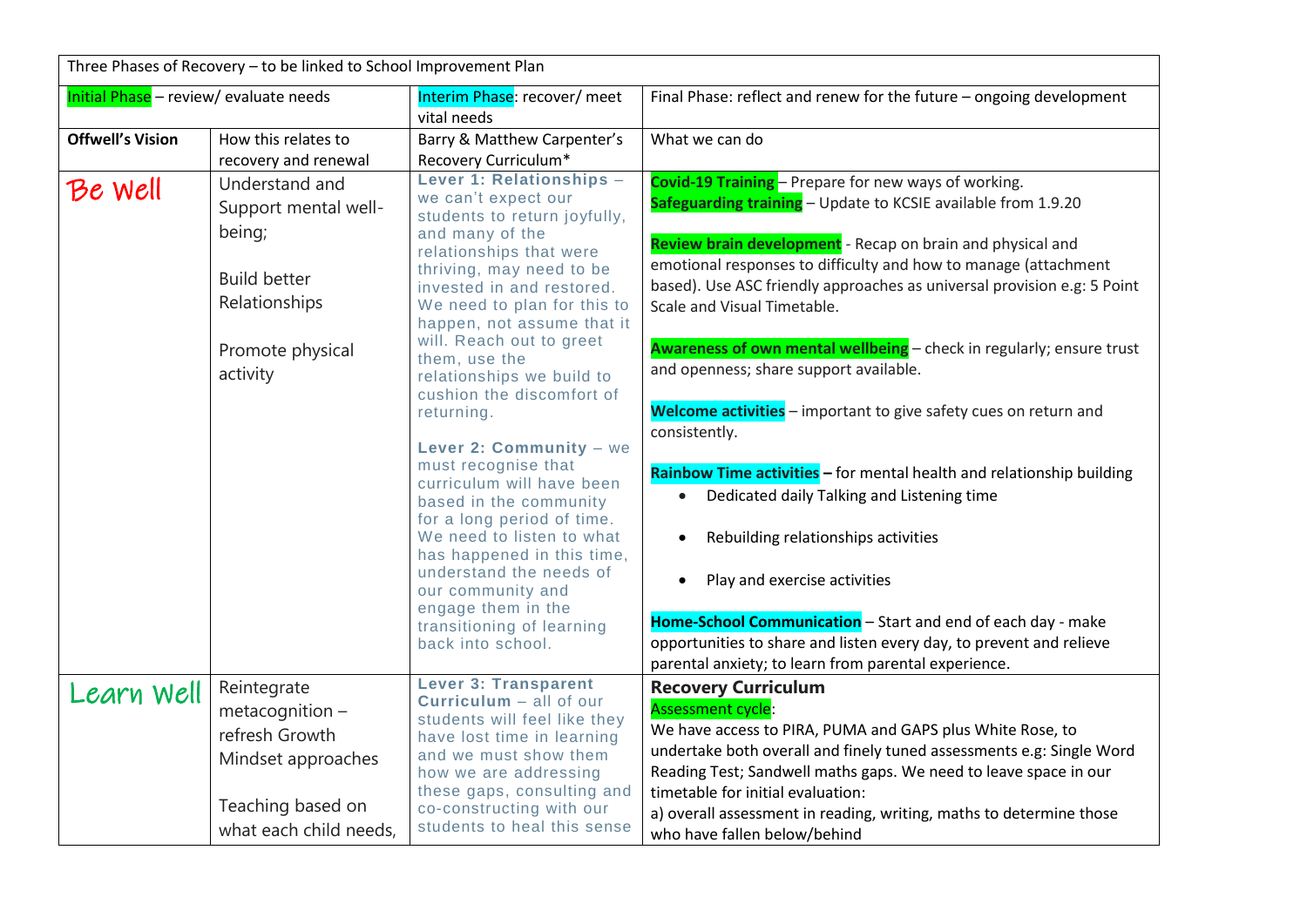|           | using relevant<br>assessment to<br>identify specific needs;<br>Providing the<br>appropriate support<br>for each child's barriers<br>to learning.<br>Focus on learning to<br>read, so all our<br>children can read to<br>learn for life.<br>Return to broad and<br>rich curriculum by<br>Summer 2021. | of loss.<br>Lever 4: Metacognition -<br>in different environments,<br>students will have been<br>learning in different ways.<br>It is vital that we make the<br>skills for learning in a<br>school environment<br>explicit to our students to<br>reskill and rebuild their<br>confidence as learners. | b) assess specific gaps in each lowest child's weakest area. Maths needs<br>must also be assessed and addressed as priority, where reading is not<br>the primary need.<br>Address gaps through differentiated class lessons as well as<br>intervention for whichever is child's worst area (in consultation with<br>child, SENCO and parents). Already arranged: additional Teaching Time,<br>training for Phonics (Sounds-Write) and additional hardware. Additional<br>needs to be addressed as they arise.<br>METACOGNITION Re-learning how to learn to close the gap; we know<br>from FFT Toolkit that metacognition is a powerful aid to learning, so we<br>need to explicitly share How as well as What we are teaching.<br>Use Claxton/ simplified Bloom's Taxonomy grid for children to note<br>ways they can approach their learning.<br>Adjust Daily timetable - (Initial phase focus on relationships, reading<br>and addressing core skill gaps):<br>a) 20 min slot Rainbow <u>n Time.</u> Suggested activities to restore and<br>develop Mental Health and Relationships<br>b) 20 min slot Personal Reading. Suggested activities: to ensure each<br>child is heard; then note for follow up: use single word reading test or<br>running record (see recent KS1 training) with those where reading<br>issues are harder to identify.<br>c) 20 min slot Reading Interventions: use phonics approaches e.g:<br>Sounds-Write (all) Toe by Toe (SpLD) -home/school approaches; paired<br>reading; Speed reading (eye can learn). Those whose reading is already<br>at/above can be engaged in guided reading approach (Re-Think<br>Reading)<br>Timings suggested are minimum and must be adjusted according to<br>need. |
|-----------|------------------------------------------------------------------------------------------------------------------------------------------------------------------------------------------------------------------------------------------------------------------------------------------------------|-------------------------------------------------------------------------------------------------------------------------------------------------------------------------------------------------------------------------------------------------------------------------------------------------------|----------------------------------------------------------------------------------------------------------------------------------------------------------------------------------------------------------------------------------------------------------------------------------------------------------------------------------------------------------------------------------------------------------------------------------------------------------------------------------------------------------------------------------------------------------------------------------------------------------------------------------------------------------------------------------------------------------------------------------------------------------------------------------------------------------------------------------------------------------------------------------------------------------------------------------------------------------------------------------------------------------------------------------------------------------------------------------------------------------------------------------------------------------------------------------------------------------------------------------------------------------------------------------------------------------------------------------------------------------------------------------------------------------------------------------------------------------------------------------------------------------------------------------------------------------------------------------------------------------------------------------------------------------------------------------------------------------------------------------|
| Live Well | Enable our children to<br>express themselves<br>creatively<br>Educate to inspire                                                                                                                                                                                                                     | Lever 5: Space - to<br>be, to rediscover self,<br>and to find their voice<br>on learning in this<br>issue. It is only natural                                                                                                                                                                         | Art, drama and creativity activities should be planned to allow for self-<br>expression about recent experiences. Creative activities will be<br>important and Cornerstones may provide for some of these, however,<br>there will be a focus, in this initial phase, on meeting mental health and<br>core skill needs.                                                                                                                                                                                                                                                                                                                                                                                                                                                                                                                                                                                                                                                                                                                                                                                                                                                                                                                                                                                                                                                                                                                                                                                                                                                                                                                                                                                                           |